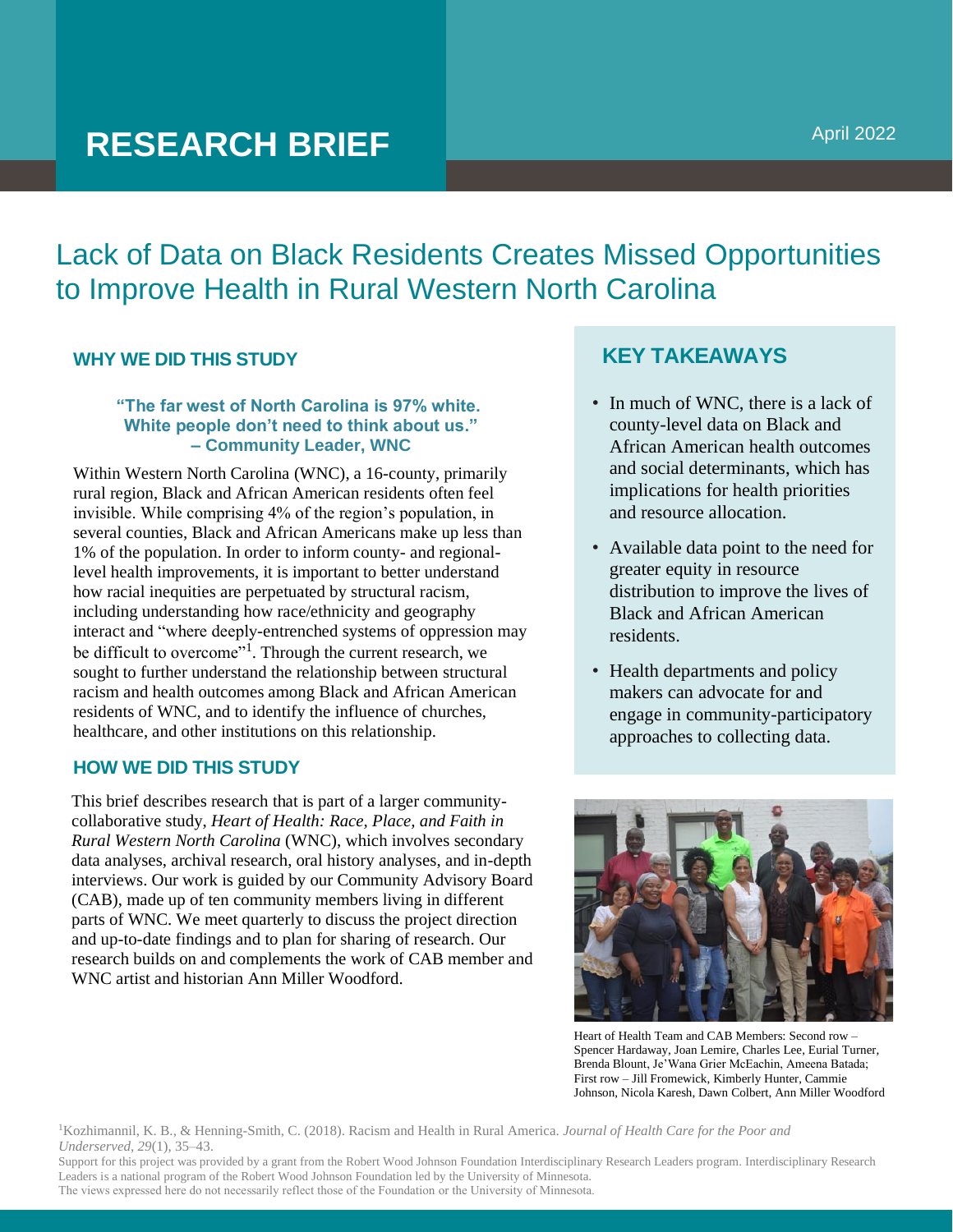

For this part of the study, we sought existing countylevel health and social determinants data about Black and African American populations, including mortality, life expectancy, and birth outcomes; health care access; land, home, and business ownership; and farm production/operation.

We searched for primary data available from government sources, including the U.S. Census, State and National Centers for Health Statistics, and public health department community health assessments. When government data were not available, we searched for information from websites or organizations that compile and estimate data, such as the County Health Rankings. We also conducted Google searches, consulted with our university librarian, and inquired with other researchers about appropriate sources of information for the measures of interest.

For each of the 16 counties, we summarized available data and compared data for Black and African American populations to White and overall populations. The terms "Black" and "African American" in this brief are consistent with the categories used in the respective surveys. The diversity of the categories reflects the nuances of Black and African American identity.

#### **WHAT WE FOUND**

#### *Data on African Americans in WNC are Limited*

Although data collected as part of the vital statistics system are available for every county, it is difficult to find primary data on Black or African American health for most of the 16 counties of WNC. Even the regional WNC Community Health Assessment, last conducted in 2018, was not able to report data for African American residents for most counties. We found that there are limited systematic governmental approaches to collecting and sharing data on land and business ownership. When data are collected on Black or African American residents, they often are re-categorized and combined with other groups and called, "minority", or completely suppressed due to small numbers. For example, the American Community Survey of the U.S. Census does collect race data on owner-occupied households but those data were not available for many WNC counties.

# **County-Level Data Availability: Selected Measures**